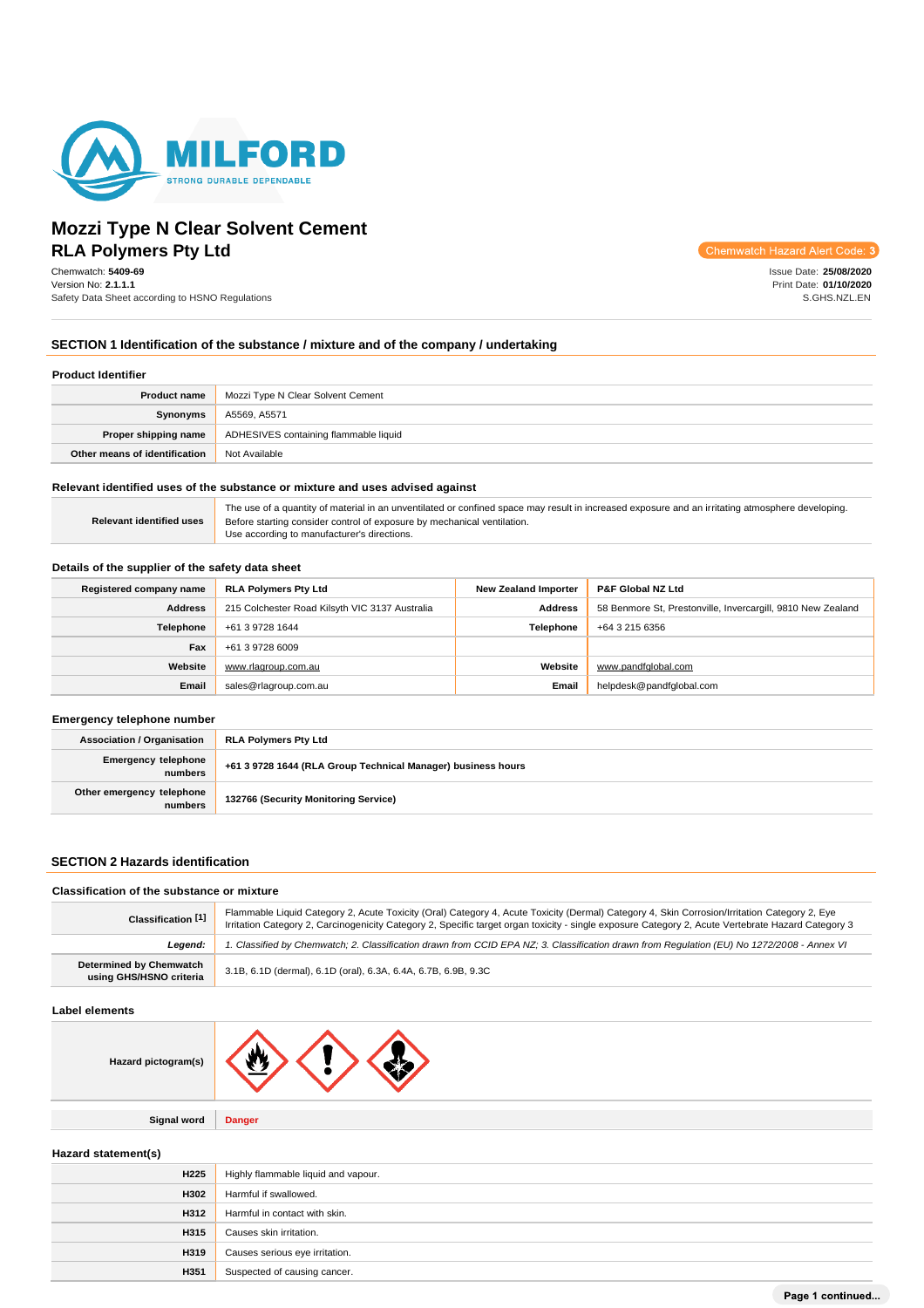| H371 | ouse damage to organs.            |
|------|-----------------------------------|
|      | "viav                             |
| H433 | larmful to terrestria<br>*ebrates |

### **Precautionary statement(s) Prevention**

| P201             | Obtain special instructions before use.                                                        |
|------------------|------------------------------------------------------------------------------------------------|
| P210             | Keep away from heat, hot surfaces, sparks, open flames and other ignition sources. No smoking. |
| P233             | Keep container tightly closed.                                                                 |
| P <sub>260</sub> | Do not breathe mist/vapours/spray.                                                             |

## **Precautionary statement(s) Response**

| P321           | Specific treatment (see advice on this label).                                                                                   |  |
|----------------|----------------------------------------------------------------------------------------------------------------------------------|--|
| P370+P378      | In case of fire: Use alcohol resistant foam or normal protein foam to extinguish.                                                |  |
| P305+P351+P338 | IF IN EYES: Rinse cautiously with water for several minutes. Remove contact lenses, if present and easy to do. Continue rinsing. |  |
| P308+P311      | IF exposed or concerned: Call a POISON CENTER/doctor/physician/first aider.                                                      |  |

### **Precautionary statement(s) Storage**

| P403+P235 | Store in a well-ventilated place. Keep cool. |
|-----------|----------------------------------------------|
| P405      | Store locked up.                             |

### **Precautionary statement(s) Disposal**

**P501** Dispose of contents/container to authorised hazardous or special waste collection point in accordance with any local regulation.

## **SECTION 3 Composition / information on ingredients**

### **Substances**

See section below for composition of Mixtures

## **Mixtures**

| <b>CAS No</b> | %[weight] | Name                |
|---------------|-----------|---------------------|
| 78-93-3       | 40-60     | methyl ethyl ketone |
| 109-99-9      | 10-30     | tetrahydrofuran     |
| 108-94-1      | $5 - 15$  | cyclohexanone       |

## **SECTION 4 First aid measures**

| Description of first aid measures |                                                                                                                                                                                                                                                                                                                                                                                                                                                                                                                                                                                                                                                                                                                            |
|-----------------------------------|----------------------------------------------------------------------------------------------------------------------------------------------------------------------------------------------------------------------------------------------------------------------------------------------------------------------------------------------------------------------------------------------------------------------------------------------------------------------------------------------------------------------------------------------------------------------------------------------------------------------------------------------------------------------------------------------------------------------------|
| <b>Eye Contact</b>                | If this product comes in contact with the eyes:<br>▶ Wash out immediately with fresh running water.<br>Ensure complete irrigation of the eye by keeping eyelids apart and away from eye and moving the eyelids by occasionally lifting the upper<br>and lower lids.<br>▶ Seek medical attention without delay; if pain persists or recurs seek medical attention.<br>► Removal of contact lenses after an eye injury should only be undertaken by skilled personnel.                                                                                                                                                                                                                                                       |
| <b>Skin Contact</b>               | If skin or hair contact occurs:<br>Immediately flush body and clothes with large amounts of water, using safety shower if available.<br>▶ Quickly remove all contaminated clothing, including footwear.<br>▶ Wash skin and hair with running water. Continue flushing with water until advised to stop by the Poisons Information Centre.<br>Transport to hospital, or doctor.                                                                                                                                                                                                                                                                                                                                             |
| Inhalation                        | If fumes or combustion products are inhaled remove from contaminated area.<br>Lay patient down. Keep warm and rested.<br>Prostheses such as false teeth, which may block airway, should be removed, where possible, prior to initiating first aid procedures.<br>Apply artificial respiration if not breathing, preferably with a demand valve resuscitator, bag-valve mask device, or pocket mask as trained.<br>Perform CPR if necessary.<br>Transport to hospital, or doctor, without delay.                                                                                                                                                                                                                            |
| Ingestion                         | <sup>1</sup> If swallowed do <b>NOT</b> induce vomiting.<br>If vomiting occurs, lean patient forward or place on left side (head-down position, if possible) to maintain open airway and prevent aspiration.<br>• Observe the patient carefully.<br>Never give liquid to a person showing signs of being sleepy or with reduced awareness; i.e. becoming unconscious.<br>• Give water to rinse out mouth, then provide liquid slowly and as much as casualty can comfortably drink.<br>Seek medical advice.<br>Avoid giving milk or oils.<br>Avoid giving alcohol.<br>If spontaneous vomiting appears imminent or occurs, hold patient's head down, lower than their hips to help avoid possible aspiration of<br>vomitus. |

### **Indication of any immediate medical attention and special treatment needed**

Any material aspirated during vomiting may produce lung injury. Therefore emesis should not be induced mechanically or pharmacologically. Mechanical means should be used if it is considered necessary to evacuate the stomach contents; these include gastric lavage after endotracheal intubation. If spontaneous vomiting has occurred after ingestion, the patient should be monitored for difficult breathing, as adverse effects of aspiration into the lungs may be delayed up to 48 hours. Treat symptomatically.

for simple ketones: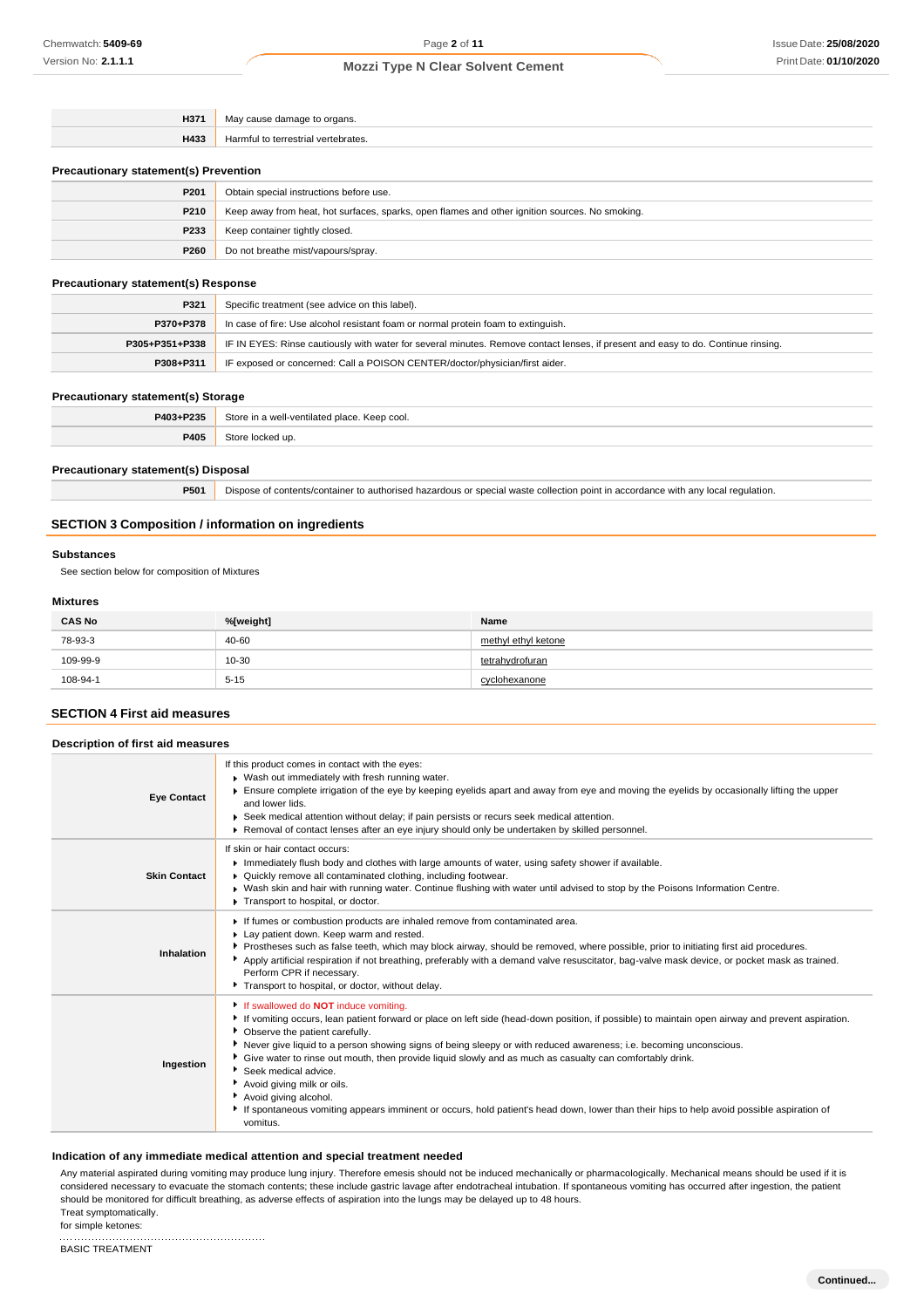**Continued...**

Establish a patent airway with suction where necessary.

- Watch for signs of respiratory insufficiency and assist ventilation as necessary.
- 
- Administer oxygen by non-rebreather mask at 10 to 15 l/min. Monitor and treat, where necessary, for pulmonary oedema .
- Monitor and treat, where necessary, for shock.
- 
- ▶ DO NOT use emetics. Where ingestion is suspected rinse mouth and give up to 200 ml water (5mL/kg recommended) for dilution where patient is able to swallow, has a strong gag reflex and does not drool.
- Give activated charcoal.

ADVANCED TREATMENT

- Consider orotracheal or nasotracheal intubation for airway control in unconscious patient or where respiratory arrest has occurred.
- Consider intubation at first sign of upper airway obstruction resulting from oedema.
- **Positive-pressure ventilation using a bag-valve mask might be of use.**
- Monitor and treat, where necessary, for arrhythmias.
- Start an IV D5W TKO. If signs of hypovolaemia are present use lactated Ringers solution. Fluid overload might create complications.
- Drug therapy should be considered for pulmonary oedema.
- Hypotension with signs of hypovolaemia requires the cautious administration of fluids. Fluid overload might create complications.
- Treat seizures with diazepam.

Proparacaine hydrochloride should be used to assist eye irrigation.

EMERGENCY DEPARTMENT

Laboratory analysis of complete blood count, serum electrolytes, BUN, creatinine, glucose, urinalysis, baseline for serum aminotransferases (ALT and AST), calcium, phosphorus and magnesium, may assist in establishing a treatment regime. Other useful analyses include anion and osmolar gaps, arterial blood gases (ABGs), chest radiographs and electrocardiograph.

Positive end-expiratory pressure (PEEP)-assisted ventilation may be required for acute parenchymal injury or adult respiratory distress syndrome.

Consult a toxicologist as necessary.

*BRONSTEIN, A.C. and CURRANCE, P.L.*

**SECTION 5 Firefighting measures**

*EMERGENCY CARE FOR HAZARDOUS MATERIALS EXPOSURE: 2nd Ed. 1994*

# **Extinguishing media**

- Alcohol stable foam.
- **P** Dry chemical powder.
- BCF (where regulations permit). Carbon dioxide.

# **Special hazards arising from the substrate or mixture**

| Fire Incompatibility         | Avoid contamination with oxidising agents i.e. nitrates, oxidising acids, chlorine bleaches, pool chlorine etc. as ignition may result                                                                                                                                                                                                                                                                                                                                                                                                                                                                                                                 |  |  |
|------------------------------|--------------------------------------------------------------------------------------------------------------------------------------------------------------------------------------------------------------------------------------------------------------------------------------------------------------------------------------------------------------------------------------------------------------------------------------------------------------------------------------------------------------------------------------------------------------------------------------------------------------------------------------------------------|--|--|
| Advice for firefighters      |                                                                                                                                                                                                                                                                                                                                                                                                                                                                                                                                                                                                                                                        |  |  |
| <b>Fire Fighting</b>         | Alert Fire Brigade and tell them location and nature of hazard.<br>May be violently or explosively reactive.<br>▶ Wear breathing apparatus plus protective gloves in the event of a fire.<br>Prevent, by any means available, spillage from entering drains or water course.                                                                                                                                                                                                                                                                                                                                                                           |  |  |
| <b>Fire/Explosion Hazard</b> | Liquid and vapour are highly flammable.<br>Severe fire hazard when exposed to heat, flame and/or oxidisers.<br>▶ Vapour may travel a considerable distance to source of ignition.<br>Heating may cause expansion or decomposition leading to violent rupture of containers.<br>Combustion products include:<br>carbon dioxide (CO2)<br>other pyrolysis products typical of burning organic material.<br>Contains low boiling substance: Closed containers may rupture due to pressure buildup under fire conditions.<br><b>WARNING:</b> Long standing in contact with air and light may result in the formation<br>of potentially explosive peroxides. |  |  |

### **SECTION 6 Accidental release measures**

#### **Personal precautions, protective equipment and emergency procedures**

See section 8

## **Environmental precautions**

See section 12

### **Methods and material for containment and cleaning up**

| <b>Minor Spills</b> | Remove all ignition sources.<br>Clean up all spills immediately.<br>Avoid breathing vapours and contact with skin and eyes.<br>Control personal contact with the substance, by using protective equipment.   |
|---------------------|--------------------------------------------------------------------------------------------------------------------------------------------------------------------------------------------------------------|
| <b>Major Spills</b> | Clear area of personnel and move upwind.<br>Alert Fire Brigade and tell them location and nature of hazard.<br>May be violently or explosively reactive.<br>Wear breathing apparatus plus protective gloves. |

Personal Protective Equipment advice is contained in Section 8 of the SDS.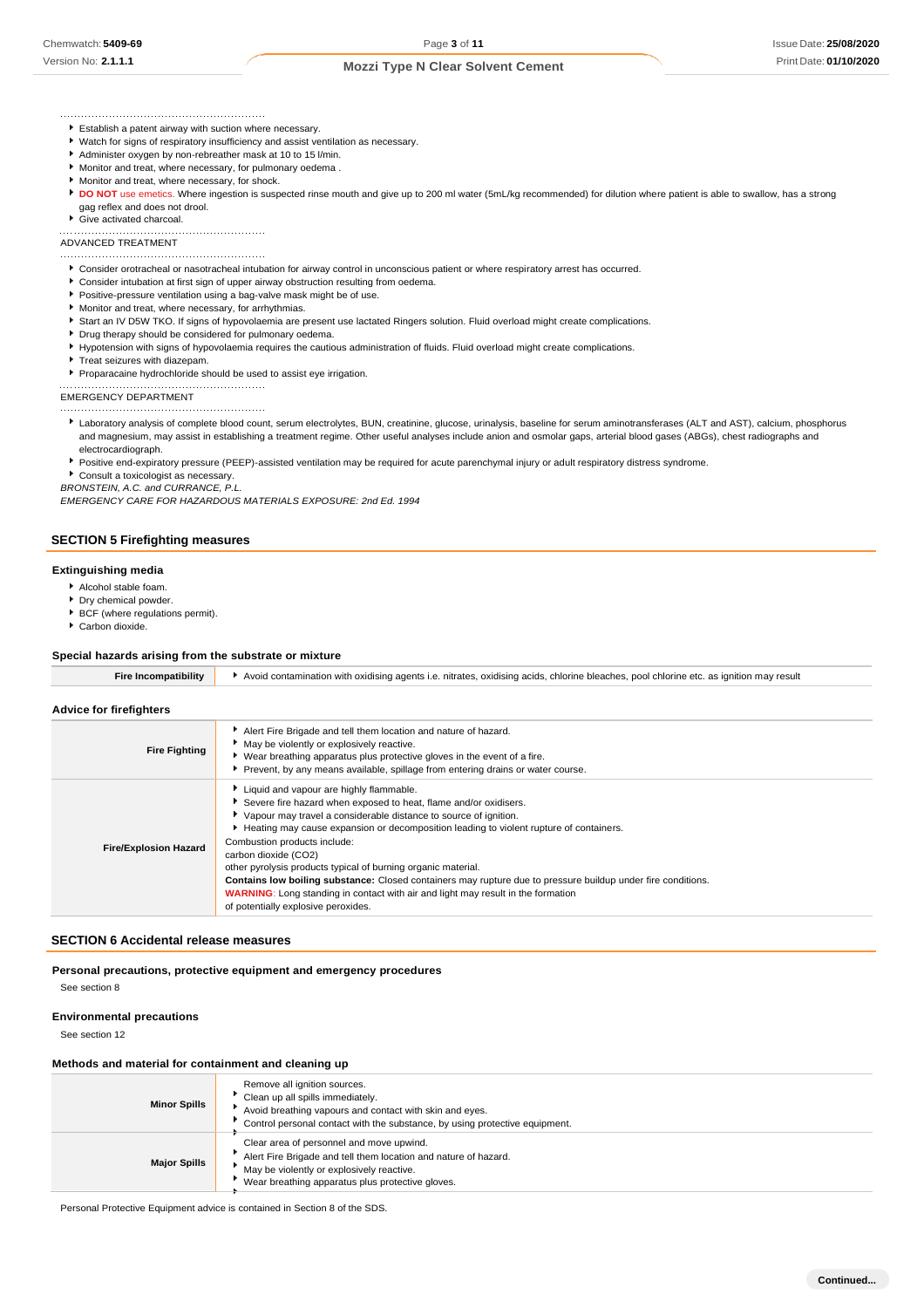# **SECTION 7 Handling and storage**

| Precautions for safe handling |                                                                                                                                                                                                                                                                                                                                                                                                                                                                                                                                                                                                                                                                                                                                                                                                                                                                                                                                                                                                                                                                                                                                                         |
|-------------------------------|---------------------------------------------------------------------------------------------------------------------------------------------------------------------------------------------------------------------------------------------------------------------------------------------------------------------------------------------------------------------------------------------------------------------------------------------------------------------------------------------------------------------------------------------------------------------------------------------------------------------------------------------------------------------------------------------------------------------------------------------------------------------------------------------------------------------------------------------------------------------------------------------------------------------------------------------------------------------------------------------------------------------------------------------------------------------------------------------------------------------------------------------------------|
| Safe handling                 | Contains low boiling substance:<br>Storage in sealed containers may result in pressure buildup causing violent rupture of containers not rated appropriately.<br>Check for bulging containers.<br>▶ Vent periodically<br>Always release caps or seals slowly to ensure slow dissipation of vapours<br>DO NOT allow clothing wet with material to stay in contact with skin<br>The substance accumulates peroxides which may become hazardous only if it evaporates or is distilled or otherwise treated to concentrate the<br>peroxides. The substance may concentrate around the container opening for example.<br>Purchases of peroxidisable chemicals should be restricted to ensure that the chemical is used completely before it can become peroxidised.<br>A responsible person should maintain an inventory of peroxidisable chemicals or annotate the general chemical inventory to indicate which<br>chemicals are subject to peroxidation.<br>Avoid all personal contact, including inhalation.<br>Wear protective clothing when risk of exposure occurs.<br>▶ Use in a well-ventilated area.<br>Prevent concentration in hollows and sumps. |
| Other information             | Store in original containers in approved flame-proof area.<br>No smoking, naked lights, heat or ignition sources.<br>DO NOT store in pits, depressions, basements or areas where vapours may be trapped.<br>Keep containers securely sealed.                                                                                                                                                                                                                                                                                                                                                                                                                                                                                                                                                                                                                                                                                                                                                                                                                                                                                                            |

## **Conditions for safe storage, including any incompatibilities**

| Suitable container      | Packing as supplied by manufacturer.<br>Plastic containers may only be used if approved for flammable liquid.<br>Check that containers are clearly labelled and free from leaks.<br>▶ For low viscosity materials (i) : Drums and jerry cans must be of the non-removable head type. (ii) : Where a can is to be used as an inner<br>package, the can must have a screwed enclosure.<br>For materials with a viscosity of at least 2680 cSt. (23 deg. C)<br>For manufactured product having a viscosity of at least 250 cSt.                                   |
|-------------------------|----------------------------------------------------------------------------------------------------------------------------------------------------------------------------------------------------------------------------------------------------------------------------------------------------------------------------------------------------------------------------------------------------------------------------------------------------------------------------------------------------------------------------------------------------------------|
| Storage incompatibility | Ketones in this group:<br>$\bullet$ are reactive with many acids and bases liberating heat and flammable gases (e.g., H2).<br>▶ react with reducing agents such as hydrides, alkali metals, and nitrides to produce flammable gas (H2) and heat.<br>are incompatible with isocyanates, aldehydes, cyanides, peroxides, and anhydrides.<br>► react violently with aldehydes, HNO3 (nitric acid), HNO3 + H2O2 (mixture of nitric acid and hydrogen peroxide), and HClO4 (perchloric acid).<br>Avoid strong acids, bases.<br>Avoid reaction with oxidising agents |

# **SECTION 8 Exposure controls / personal protection**

## **Control parameters**

**Occupational Exposure Limits (OEL)** 

# **INGREDIENT DATA**

| Source                                            | Ingredient             | <b>Material name</b>                     | <b>TWA</b>               | <b>STEL</b>            | Peak             | <b>Notes</b>                                                    |
|---------------------------------------------------|------------------------|------------------------------------------|--------------------------|------------------------|------------------|-----------------------------------------------------------------|
| New Zealand Workplace<br>Exposure Standards (WES) | methyl ethyl<br>ketone | MEK (Methyl ethyl ketone,<br>2-Butanone) | 150 ppm /<br>445 mg/m3   | 890 mg/m3 /<br>300 ppm | Not<br>Available | bio-Exposure can also be estimated<br>by biological monitoring. |
| New Zealand Workplace<br>Exposure Standards (WES) | tetrahydrofuran        | Tetrahvdrofuran                          | 100 ppm $/$<br>295 mg/m3 | Not Available          | Not<br>Available | skin-Skin absorption 6.7B-Suspected<br>carcinogen               |
| New Zealand Workplace<br>Exposure Standards (WES) | cyclohexanone          | Cyclohexanone                            | 25 ppm / 100<br>mq/m3    | Not Available          | Not<br>Available | skin-Skin absorption                                            |

**Emergency Limits**

| Ingredient          | <b>Material name</b>                     |  | TEEL-1              | TEEL-2        | TEEL-3        |
|---------------------|------------------------------------------|--|---------------------|---------------|---------------|
| methyl ethyl ketone | Butanone, 2-; (Methyl ethyl ketone; MEK) |  | Not Available       | Not Available | Not Available |
| tetrahydrofuran     | Tetrahydrofuran                          |  | Not Available       | Not Available | Not Available |
| cyclohexanone       | Cyclohexanone; (Ketohexamethylene)       |  | 60 ppm              | 830 ppm       | 5000* ppm     |
|                     |                                          |  |                     |               |               |
| Ingredient          | <b>Original IDLH</b>                     |  | <b>Revised IDLH</b> |               |               |
| methyl ethyl ketone | 3,000 ppm                                |  | Not Available       |               |               |
| tetrahydrofuran     | 2,000 ppm                                |  | Not Available       |               |               |
| cyclohexanone       | 700 ppm                                  |  | Not Available       |               |               |

### **Exposure controls**

|                         | Engineering controls are used to remove a hazard or place a barrier between the worker and the hazard. Well-designed engineering controls can<br>be highly effective in protecting workers and will typically be independent of worker interactions to provide this high level of protection. |
|-------------------------|-----------------------------------------------------------------------------------------------------------------------------------------------------------------------------------------------------------------------------------------------------------------------------------------------|
| Appropriate engineering | The basic types of engineering controls are:                                                                                                                                                                                                                                                  |
| controls                | Process controls which involve changing the way a job activity or process is done to reduce the risk.                                                                                                                                                                                         |
|                         | Enclosure and/or isolation of emission source which keeps a selected hazard "physically" away from the worker and ventilation that strategically                                                                                                                                              |
|                         | "adds" and "removes" air in the work environment.                                                                                                                                                                                                                                             |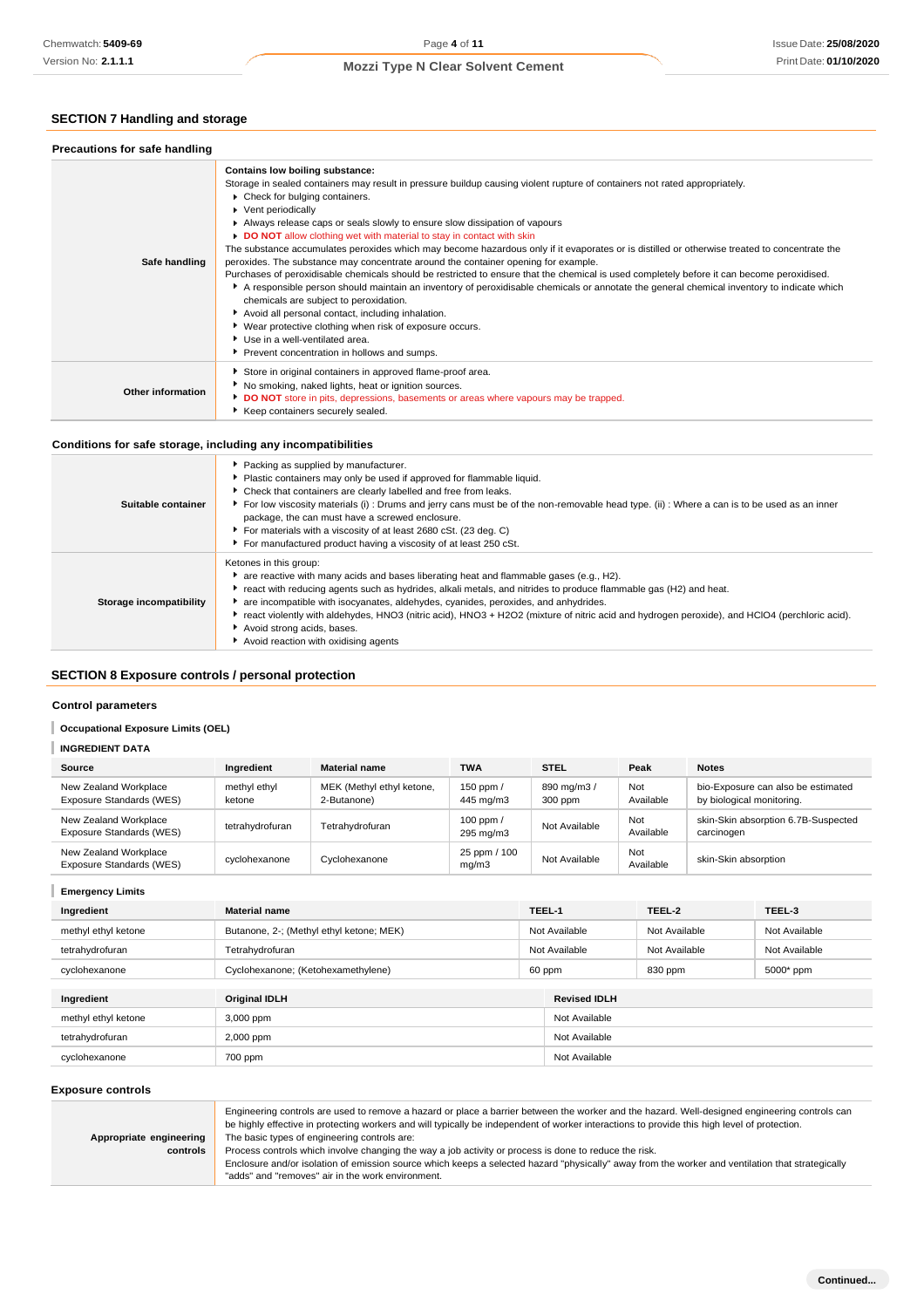| <b>Personal protection</b>   |                                                                                                                                                                                                                                                                                                                                                                                                                                                                                                                                                                                                                                                                                                                                                                     |  |  |
|------------------------------|---------------------------------------------------------------------------------------------------------------------------------------------------------------------------------------------------------------------------------------------------------------------------------------------------------------------------------------------------------------------------------------------------------------------------------------------------------------------------------------------------------------------------------------------------------------------------------------------------------------------------------------------------------------------------------------------------------------------------------------------------------------------|--|--|
| Eye and face protection      | Safety glasses with side shields.<br>Chemical goggles.<br>▶ Contact lenses may pose a special hazard; soft contact lenses may absorb and concentrate irritants. A written policy document, describing<br>the wearing of lenses or restrictions on use, should be created for each workplace or task.                                                                                                                                                                                                                                                                                                                                                                                                                                                                |  |  |
| <b>Skin protection</b>       | See Hand protection below                                                                                                                                                                                                                                                                                                                                                                                                                                                                                                                                                                                                                                                                                                                                           |  |  |
| <b>Hands/feet protection</b> | ▶ Wear chemical protective gloves, e.g. PVC.<br>▶ Wear safety footwear or safety gumboots, e.g. Rubber<br>The selection of suitable gloves does not only depend on the material, but also on further marks of quality which vary from manufacturer to<br>manufacturer. Where the chemical is a preparation of several substances, the resistance of the glove material can not be calculated in advance<br>and has therefore to be checked prior to the application.<br>The exact break through time for substances has to be obtained from the manufacturer of the protective gloves and has to be observed when<br>making a final choice.<br>Personal hygiene is a key element of effective hand care.                                                            |  |  |
| <b>Body protection</b>       | See Other protection below                                                                                                                                                                                                                                                                                                                                                                                                                                                                                                                                                                                                                                                                                                                                          |  |  |
| Other protection             | • Overalls.<br>PVC Apron.<br>PVC protective suit may be required if exposure severe.<br>Evewash unit.<br>Some plastic personal protective equipment (PPE) (e.g. gloves, aprons, overshoes) are not recommended as they may produce static<br>electricity.<br>For large scale or continuous use wear tight-weave non-static clothing (no metallic fasteners, cuffs or pockets).<br>Non sparking safety or conductive footwear should be considered. Conductive footwear describes a boot or shoe with a sole made from a<br>conductive compound chemically bound to the bottom components, for permanent control to electrically ground the foot an shall dissipate<br>static electricity from the body to reduce the possibility of ignition of volatile compounds. |  |  |

### **Recommended material(s)**

I **GLOVE SELECTION INDEX**

Glove selection is based on a modified presentation of the:

*"***Forsberg Clothing Performance Index".**

The effect(s) of the following substance(s) are taken into account in the *computergenerated* selection:

Mozzi Type N Clear Solvent Cement

| <b>Material</b>       | CPI |
|-----------------------|-----|
| PE/EVAL/PE            | A   |
| <b>BUTYL</b>          | C   |
| <b>BUTYL/NEOPRENE</b> | C   |
| CPE                   | C   |
| <b>HYPALON</b>        | C   |
| <b>NATURAL RUBBER</b> | C   |
| NATURAL+NEOPRENE      | C   |
| <b>NEOPRENE</b>       | C   |
| NEOPRENE/NATURAL      | C   |
| <b>NITRILE</b>        | C   |
| NITRILE+PVC           | C   |
| <b>PVA</b>            | C   |
| <b>PVC</b>            | C   |
| SARANEX-23            | C   |
| <b>TEFLON</b>         | C   |
| VITON/CHLOROBUTYL     | C   |
| <b>VITON/NEOPRENE</b> | C   |

\* CPI - Chemwatch Performance Index

A: Best Selection

B: Satisfactory; may degrade after 4 hours continuous immersion

C: Poor to Dangerous Choice for other than short term immersion

**NOTE**: As a series of factors will influence the actual performance of the glove, a final selection must be based on detailed observation. -

\* Where the glove is to be used on a short term, casual or infrequent basis, factors such as "feel" or convenience (e.g. disposability), may dictate a choice of gloves which might otherwise be unsuitable following long-term or frequent use. A qualified practitioner should be consulted.

## **SECTION 9 Physical and chemical properties**

#### **Information on basic physical and chemical properties**

**Appearance** Clear viscous highly flammable liquid with MEK odour; not miscible with water.

**Respiratory protection**

Type A Filter of sufficient capacity. (AS/NZS 1716 & 1715, EN 143:2000 & 149:2001, ANSI Z88 or national equivalent)

Where the concentration of gas/particulates in the breathing zone, approaches or exceeds the "Exposure Standard" (or ES), respiratory protection is required. Degree of protection varies with both face-piece and Class of filter; the nature of protection varies with Type of filter.

| <b>Required Minimum</b><br><b>Protection Factor</b> | Half-Face<br>Respirator  | <b>Full-Face</b><br>Respirator | <b>Powered Air</b><br>Respirator |
|-----------------------------------------------------|--------------------------|--------------------------------|----------------------------------|
| up to $5 \times ES$                                 | A-AUS / Class 1          | $\overline{\phantom{a}}$       | A-PAPR-AUS /<br>Class 1          |
| up to $25 \times ES$                                | Air-line*                | $A-2$                          | A-PAPR-2                         |
| up to $50 \times ES$                                | $\overline{\phantom{a}}$ | $A-3$                          | -                                |
| $50+ x ES$                                          | $\overline{\phantom{a}}$ | Air-line**                     | ٠                                |

#### ^ - Full-face

A(All classes) = Organic vapours, B AUS or  $B1$  = Acid gasses,  $B2$  = Acid gas or hydrogen cyanide(HCN), B3 = Acid gas or hydrogen cyanide(HCN), E = Sulfur dioxide(SO2), G = Agricultural chemicals, K = Ammonia(NH3), Hg = Mercury, NO = Oxides of nitrogen,  $MB =$  Methyl bromide,  $AX =$  Low boiling point organic compounds(below 65 degC)

- Cartridge respirators should never be used for emergency ingress or in areas of unknown vapour concentrations or oxygen content.
- The wearer must be warned to leave the contaminated area immediately on detecting any odours through the respirator. The odour may indicate that the mask is not functioning properly, that the vapour concentration is too high, or that the mask is not properly fitted. Because of these limitations, only restricted use of cartridge respirators is considered appropriate.
- Cartridge performance is affected by humidity. Cartridges should be changed after 2 hr of continuous use unless it is determined that the humidity is less than 75%, in which case, cartridges can be used for 4 hr. Used cartridges should be discarded daily, regardless of the length of time used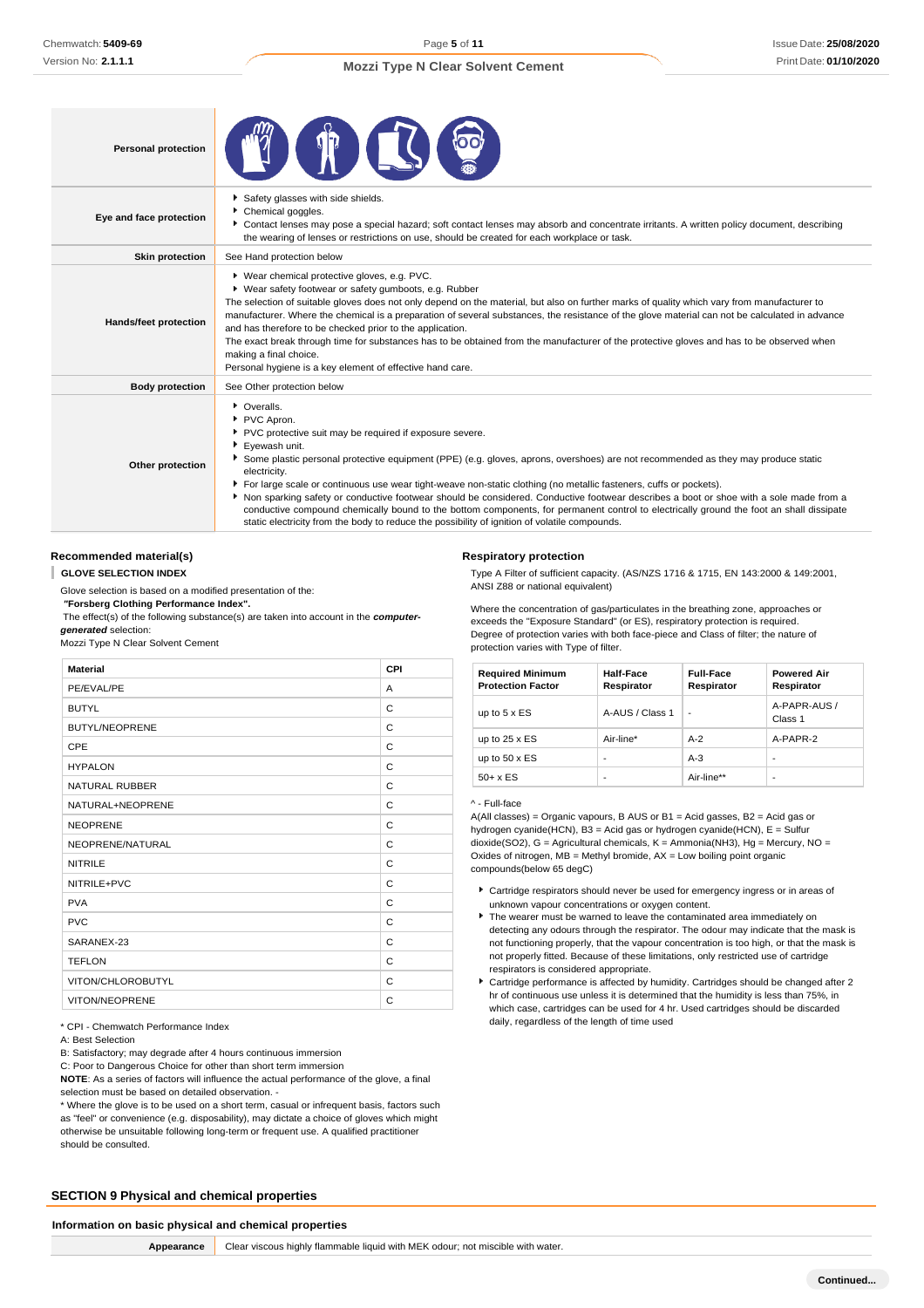| <b>Physical state</b>                                    | Liquid            | Relative density (Water = $1$ )            | $0.88 - 0.90$  |
|----------------------------------------------------------|-------------------|--------------------------------------------|----------------|
| Odour                                                    | Not Available     | Partition coefficient n-octanol<br>/ water | Not Available  |
| <b>Odour threshold</b>                                   | Not Available     | Auto-ignition temperature (°C)             | 515            |
| pH (as supplied)                                         | Not Applicable    | <b>Decomposition temperature</b>           | Not Available  |
| Melting point / freezing point<br>(°C)                   | Not Available     | Viscosity (cSt)                            | Not Available  |
| Initial boiling point and boiling<br>range $(^{\circ}C)$ | 79-81             | Molecular weight (g/mol)                   | Not Applicable |
| Flash point (°C)                                         | $-16$             | <b>Taste</b>                               | Not Available  |
| <b>Evaporation rate</b>                                  | Not Available     | <b>Explosive properties</b>                | Not Available  |
| Flammability                                             | HIGHLY FLAMMABLE. | <b>Oxidising properties</b>                | Not Available  |
| Upper Explosive Limit (%)                                | 10                | Surface Tension (dyn/cm or<br>$mN/m$ )     | Not Available  |
| Lower Explosive Limit (%)                                | 1.8               | <b>Volatile Component (%vol)</b>           | >75            |
| Vapour pressure (kPa)                                    | 9.5               | Gas group                                  | Not Available  |
| Solubility in water                                      | Immiscible        | pH as a solution (1%)                      | Not Available  |
| Vapour density (Air = 1)                                 | 2.4               | VOC g/L                                    | Not Available  |

# **SECTION 10 Stability and reactivity**

| Reactivity                            | See section 7                                                                                                                      |
|---------------------------------------|------------------------------------------------------------------------------------------------------------------------------------|
| <b>Chemical stability</b>             | • Unstable in the presence of incompatible materials.<br>Product is considered stable.<br>Hazardous polymerisation will not occur. |
| Possibility of hazardous<br>reactions | See section 7                                                                                                                      |
| <b>Conditions to avoid</b>            | See section 7                                                                                                                      |
| Incompatible materials                | See section 7                                                                                                                      |
| Hazardous decomposition<br>products   | See section 5                                                                                                                      |

# **SECTION 11 Toxicological information**

# **Information on toxicological effects**

| Inhaled                                     | The material can cause respiratory irritation in some persons. The body's response to such irritation can cause further lung damage.<br>Inhalation of vapours may cause drowsiness and dizziness. This may be accompanied by sleepiness, reduced alertness, loss of reflexes, lack of<br>co-ordination, and vertigo.<br>Inhalation of aerosols (mists, fumes), generated by the material during the course of normal handling, may be damaging to the health of the<br>individual.<br>Ketone vapours irritate the nose, throat and mucous membrane. High concentrations depress the central nervous system, causing headache,<br>vertigo, poor concentration, sleep and failure of the heart and breathing.                                                                                                                                                                                                                                                                                                                                                                                                                                                                                                                                                                                                                                                                                                                                                                                                                                                                                                                                                                                                                                                          |                                                                                                                                                                                                                                                                                                                                                                                                                                    |  |  |
|---------------------------------------------|----------------------------------------------------------------------------------------------------------------------------------------------------------------------------------------------------------------------------------------------------------------------------------------------------------------------------------------------------------------------------------------------------------------------------------------------------------------------------------------------------------------------------------------------------------------------------------------------------------------------------------------------------------------------------------------------------------------------------------------------------------------------------------------------------------------------------------------------------------------------------------------------------------------------------------------------------------------------------------------------------------------------------------------------------------------------------------------------------------------------------------------------------------------------------------------------------------------------------------------------------------------------------------------------------------------------------------------------------------------------------------------------------------------------------------------------------------------------------------------------------------------------------------------------------------------------------------------------------------------------------------------------------------------------------------------------------------------------------------------------------------------------|------------------------------------------------------------------------------------------------------------------------------------------------------------------------------------------------------------------------------------------------------------------------------------------------------------------------------------------------------------------------------------------------------------------------------------|--|--|
| Ingestion                                   | (ICSC13733)                                                                                                                                                                                                                                                                                                                                                                                                                                                                                                                                                                                                                                                                                                                                                                                                                                                                                                                                                                                                                                                                                                                                                                                                                                                                                                                                                                                                                                                                                                                                                                                                                                                                                                                                                          | Swallowing of the liquid may cause aspiration into the lungs with the risk of chemical pneumonitis; serious consequences may result.<br>Accidental ingestion of the material may be damaging to the health of the individual.                                                                                                                                                                                                      |  |  |
| <b>Skin Contact</b>                         |                                                                                                                                                                                                                                                                                                                                                                                                                                                                                                                                                                                                                                                                                                                                                                                                                                                                                                                                                                                                                                                                                                                                                                                                                                                                                                                                                                                                                                                                                                                                                                                                                                                                                                                                                                      | Repeated exposure may cause skin cracking, flaking or drying following normal handling and use.<br>Open cuts, abraded or irritated skin should not be exposed to this material<br>Entry into the blood-stream, through, for example, cuts, abrasions or lesions, may produce systemic injury with harmful effects. Examine the skin<br>prior to the use of the material and ensure that any external damage is suitably protected. |  |  |
| Eye                                         | There is evidence that material may produce eye irritation in some persons and produce eye damage 24 hours or more after instillation. Severe<br>inflammation may be expected with pain.<br>The vapour when concentrated has pronounced eye irritation effects and this gives some warning of high vapour concentrations. If eye irritation<br>occurs seek to reduce exposure with available control measures, or evacuate area.                                                                                                                                                                                                                                                                                                                                                                                                                                                                                                                                                                                                                                                                                                                                                                                                                                                                                                                                                                                                                                                                                                                                                                                                                                                                                                                                     |                                                                                                                                                                                                                                                                                                                                                                                                                                    |  |  |
| <b>Chronic</b>                              | Long-term exposure to respiratory irritants may result in airways disease, involving difficulty breathing and related whole-body problems.<br>There has been concern that this material can cause cancer or mutations, but there is not enough data to make an assessment.<br>Prolonged or repeated skin contact may cause drying with cracking, irritation and possible dermatitis following.<br>Long term cyclohexanone exposure may cause liver and kidney changes. Clouding of the eye lens and cataract development may occur.<br>Animal testing shows that methyl ethyl ketone may have slight effects on the nervous system, liver, kidney and respiratory system; there may<br>also be developmental effects and an increase in birth defects. However, there is limited information available on the long-term effects of methyl<br>ethyl ketone in humans, and no information is available on whether it causes developmental or reproductive toxicity or cancer. It is generally<br>considered to have low toxicity, but it is often used in combination with other solvents, and the toxic effects of the mixture may be greater than<br>with either solvent alone. Combinations of n-hexane or methyl n-butyl ketone with methyl ethyl ketone may increase the rate of peripheral<br>neuropathy, a progressive disorder of the nerves of the extremities.<br>Repeated exposure to tetrahydrofuran (THF) and related compounds has been associated with liver inflammation and fatty degeneration of the<br>liver. Animal testing suggests that this group of compounds can cause liver damage, irritation of the skin and airway, metabolic imbalance,<br>gynaecological disturbance, damage to the adrenal glands and may increase the rate of cancer. |                                                                                                                                                                                                                                                                                                                                                                                                                                    |  |  |
|                                             | <b>TOXICITY</b>                                                                                                                                                                                                                                                                                                                                                                                                                                                                                                                                                                                                                                                                                                                                                                                                                                                                                                                                                                                                                                                                                                                                                                                                                                                                                                                                                                                                                                                                                                                                                                                                                                                                                                                                                      | <b>IRRITATION</b>                                                                                                                                                                                                                                                                                                                                                                                                                  |  |  |
| <b>Mozzi Type N Clear Solvent</b><br>Cement | Not Available                                                                                                                                                                                                                                                                                                                                                                                                                                                                                                                                                                                                                                                                                                                                                                                                                                                                                                                                                                                                                                                                                                                                                                                                                                                                                                                                                                                                                                                                                                                                                                                                                                                                                                                                                        | Not Available                                                                                                                                                                                                                                                                                                                                                                                                                      |  |  |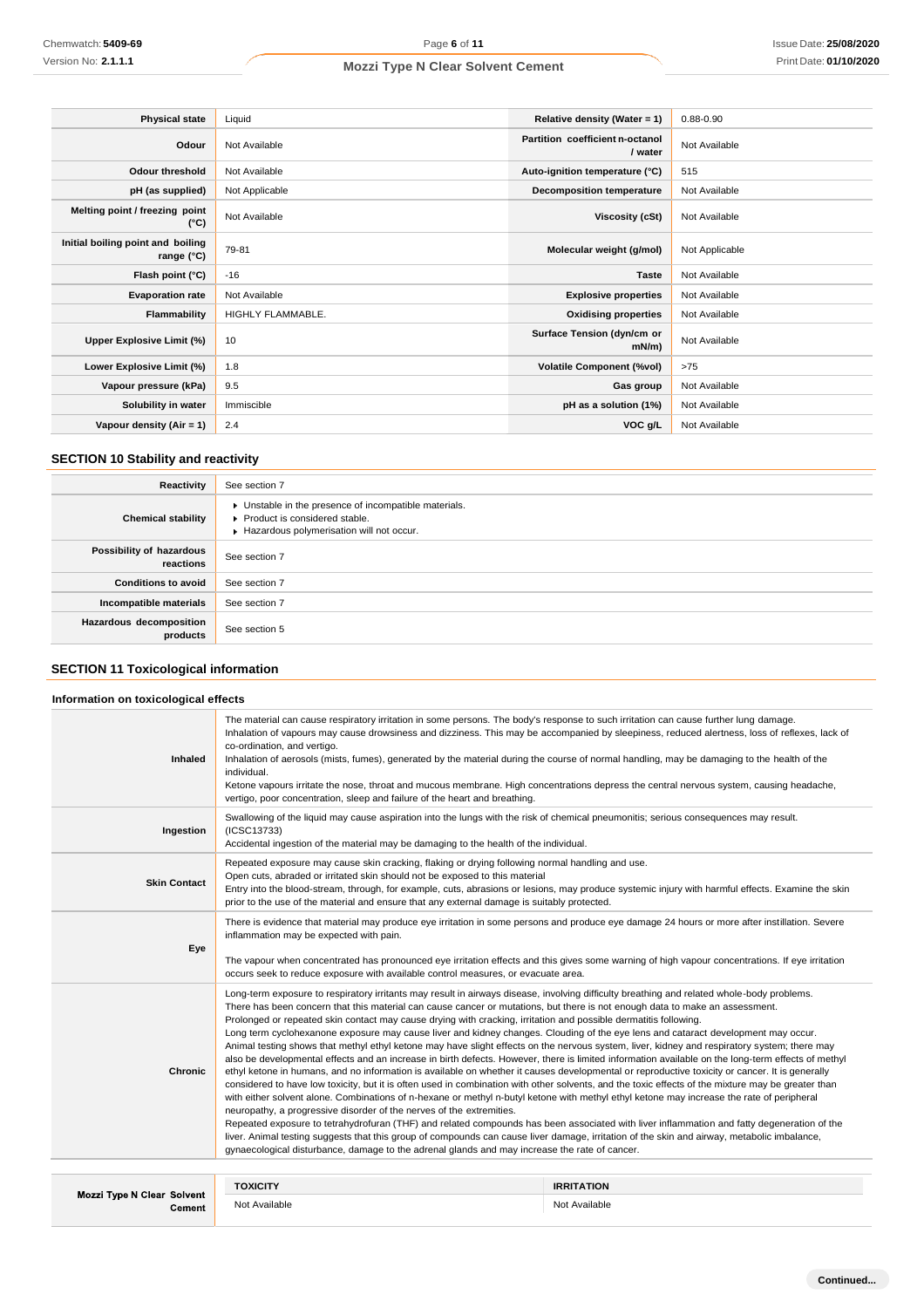|                                                          | <b>TOXICITY</b>                                                                                                                                                                                                                                                                                                   | <b>IRRITATION</b>              |                                                                                                                                                  |
|----------------------------------------------------------|-------------------------------------------------------------------------------------------------------------------------------------------------------------------------------------------------------------------------------------------------------------------------------------------------------------------|--------------------------------|--------------------------------------------------------------------------------------------------------------------------------------------------|
|                                                          | 10 mg/kg <sup>[2]</sup>                                                                                                                                                                                                                                                                                           | Eye (human): 350 ppm -irritant |                                                                                                                                                  |
|                                                          | 100 mg/kg $^{[2]}$                                                                                                                                                                                                                                                                                                | Eye (rabbit): 80 mg - irritant |                                                                                                                                                  |
| methyl ethyl ketone                                      | Dermal (rabbit) LD50: 20000 mg/kgl <sup>2]</sup>                                                                                                                                                                                                                                                                  |                                | Skin (rabbit): 402 mg/24 hr - mild                                                                                                               |
|                                                          | Dermal (rabbit) LD50: 6480 mg/kg <sup>[2]</sup>                                                                                                                                                                                                                                                                   |                                | Skin (rabbit):13.78mg/24 hr open                                                                                                                 |
|                                                          | Inhalation (rat) LC50: 100.2 mg/l/8hr <sup>[2]</sup>                                                                                                                                                                                                                                                              |                                |                                                                                                                                                  |
|                                                          | Inhalation (rat) LC50: 47 mg/l/8H[2]                                                                                                                                                                                                                                                                              |                                |                                                                                                                                                  |
|                                                          | Oral (rat) LD50: ~2600-5400 mg/kg <sup>[2]</sup>                                                                                                                                                                                                                                                                  |                                |                                                                                                                                                  |
|                                                          | <b>TOXICITY</b>                                                                                                                                                                                                                                                                                                   | <b>IRRITATION</b>              |                                                                                                                                                  |
|                                                          | $=$ 2500 mg/kg <sup>[2]</sup>                                                                                                                                                                                                                                                                                     |                                | Eye: adverse effect observed (irritating)[1]                                                                                                     |
|                                                          | $=3000$ mg/kg <sup>[2]</sup>                                                                                                                                                                                                                                                                                      |                                | Skin: no adverse effect observed (not irritating)[1]                                                                                             |
|                                                          | Inhalation (rat) LC50: 36 mg/l/2H <sup>[2]</sup>                                                                                                                                                                                                                                                                  |                                |                                                                                                                                                  |
|                                                          | Oral (mouse) LD50: =2300 mg/kg <sup>[2]</sup>                                                                                                                                                                                                                                                                     |                                |                                                                                                                                                  |
|                                                          | Oral (rabbit) LD50: ~3120 mg/kg[2]                                                                                                                                                                                                                                                                                |                                |                                                                                                                                                  |
|                                                          | Oral (rat) LD50: =1650 mg/kg <sup>[2]</sup>                                                                                                                                                                                                                                                                       |                                |                                                                                                                                                  |
| tetrahydrofuran                                          | Oral (rat) LD50: =3000 mg/kg <sup>[2]</sup>                                                                                                                                                                                                                                                                       |                                |                                                                                                                                                  |
|                                                          | Oral (rat) LD50: =3300 mg/kg <sup>[2]</sup>                                                                                                                                                                                                                                                                       |                                |                                                                                                                                                  |
|                                                          | Oral (rat) LD50: =3400 mg/kg <sup>[2]</sup>                                                                                                                                                                                                                                                                       |                                |                                                                                                                                                  |
|                                                          | Oral (rat) LD50: =3780 mg/kg <sup>[2]</sup>                                                                                                                                                                                                                                                                       |                                |                                                                                                                                                  |
|                                                          | Oral (rat) LD50: =6210 mg/kg <sup>[2]</sup>                                                                                                                                                                                                                                                                       |                                |                                                                                                                                                  |
|                                                          | Oral (rat) LD50: 2050-2850 mg/kg <sup>[2]</sup>                                                                                                                                                                                                                                                                   |                                |                                                                                                                                                  |
|                                                          | Oral (rat) LD50: 4430 mg/kg <sup>[2]</sup>                                                                                                                                                                                                                                                                        |                                |                                                                                                                                                  |
|                                                          |                                                                                                                                                                                                                                                                                                                   |                                |                                                                                                                                                  |
|                                                          | <b>TOXICITY</b>                                                                                                                                                                                                                                                                                                   | <b>IRRITATION</b>              |                                                                                                                                                  |
|                                                          | 1600-1900 mg/kg <sup>[2]</sup>                                                                                                                                                                                                                                                                                    | Eye (human): 75 ppm            |                                                                                                                                                  |
|                                                          | 75 mg/kg <sup>[2]</sup>                                                                                                                                                                                                                                                                                           |                                | Eye (rabbit): 0.25 mg/24h SEVERE                                                                                                                 |
|                                                          | Dermal (rabbit) LD50: 948 mg/kg <sup>[2]</sup>                                                                                                                                                                                                                                                                    | Eye (rabbit): 4.74 mg SEVERE   |                                                                                                                                                  |
| cyclohexanone                                            | Inhalation (rat) LC50: 7990.872 mg/l/4hE[2]                                                                                                                                                                                                                                                                       |                                | Skin (rabbit): 500 mg(open) mild                                                                                                                 |
|                                                          | Oral (mouse) LD50: =1400 mg/kg $^{[2]}$                                                                                                                                                                                                                                                                           |                                |                                                                                                                                                  |
|                                                          | Oral (rat) LD50: ~1.62 mg/kg[2]                                                                                                                                                                                                                                                                                   |                                |                                                                                                                                                  |
|                                                          | Oral (rat) LD50: 1296 mg/kg[2]                                                                                                                                                                                                                                                                                    |                                |                                                                                                                                                  |
| Legend:                                                  | 1. Value obtained from Europe ECHA Registered Substances - Acute toxicity 2.* Value obtained from manufacturer's SDS. Unless otherwise<br>specified data extracted from RTECS - Register of Toxic Effect of chemical Substances                                                                                   |                                |                                                                                                                                                  |
|                                                          |                                                                                                                                                                                                                                                                                                                   |                                |                                                                                                                                                  |
| <b>METHYL ETHYL KETONE</b>                               | Methyl ethyl ketone is considered to have a low order of toxicity; however, methyl ethyl ketone is often used in combination with other solvents<br>and the mixture may have greater toxicity than either solvent alone. Combinations of n-hexane with methyl ethyl ketone, and also methyl n-butyl               |                                |                                                                                                                                                  |
|                                                          | ketone with methyl ethyl ketone may result in an increased in peripheral neuropathy, a progressive disorder of the nerves of the extremities.<br>Combinations with chloroform also show an increase in toxicity.                                                                                                  |                                |                                                                                                                                                  |
| <b>TETRAHYDROFURAN</b>                                   | The material may cause severe skin irritation after prolonged or repeated exposure and may produce on contact skin redness, swelling, the<br>production of vesicles, scaling and thickening of the skin. Repeated exposures may produce severe ulceration.<br>Oral (human) LDLo: 50 mg/kg* [CCINFO]* Nil reported |                                |                                                                                                                                                  |
|                                                          | Cyclohexanone irritates the eye and the skin. Signs of CNS depression and weight loss have been noted at higher doses. Other features of<br>toxicity include mottling of the lungs and degenerative changes in the liver and kidney. It is not considered to cause cancers, but it may reversibly                 |                                |                                                                                                                                                  |
| <b>CYCLOHEXANONE</b>                                     | reduce fertility.                                                                                                                                                                                                                                                                                                 |                                |                                                                                                                                                  |
|                                                          | The substance is classified by IARC as Group 3:<br>NOT classifiable as to its carcinogenicity to humans.                                                                                                                                                                                                          |                                |                                                                                                                                                  |
|                                                          | Evidence of carcinogenicity may be inadequate or limited in animal testing.                                                                                                                                                                                                                                       |                                |                                                                                                                                                  |
|                                                          | Asthma-like symptoms may continue for months or even years after exposure to the material ends. This may be due to a non-allergic condition<br>known as reactive airways dysfunction syndrome (RADS) which can occur after exposure to high levels of highly irritating compound. Main                            |                                |                                                                                                                                                  |
| <b>METHYL ETHYL KETONE &amp;</b>                         | criteria for diagnosing RADS include the absence of previous airways disease in a non-atopic individual, with sudden onset of persistent<br>asthma-like symptoms within minutes to hours of a documented exposure to the irritant. Other criteria for diagnosis of RADS include a reversible                      |                                |                                                                                                                                                  |
| <b>TETRAHYDROFURAN</b>                                   | airflow pattern on lung function tests, moderate to severe bronchial hyperreactivity on methacholine challenge testing, and the lack of minimal<br>lymphocytic inflammation, without eosinophilia.                                                                                                                |                                |                                                                                                                                                  |
| <b>METHYL ETHYL KETONE &amp;</b><br><b>CYCLOHEXANONE</b> | vesicles, scaling and thickening of the skin.                                                                                                                                                                                                                                                                     |                                | The material may cause skin irritation after prolonged or repeated exposure and may produce on contact skin redness, swelling, the production of |
| <b>TETRAHYDROFURAN &amp;</b><br><b>CYCLOHEXANONE</b>     | The material may produce severe irritation to the eye causing pronounced inflammation. Repeated or prolonged exposure to irritants may<br>produce conjunctivitis.                                                                                                                                                 |                                |                                                                                                                                                  |
| <b>Acute Toxicity</b>                                    | ✔                                                                                                                                                                                                                                                                                                                 | Carcinogenicity                | ✔                                                                                                                                                |
| <b>Skin Irritation/Corrosion</b>                         | ✔                                                                                                                                                                                                                                                                                                                 | Reproductivity                 | ×                                                                                                                                                |
| <b>Serious Eye Damage/Irritation</b>                     | ✔                                                                                                                                                                                                                                                                                                                 | <b>STOT - Single Exposure</b>  | ✔                                                                                                                                                |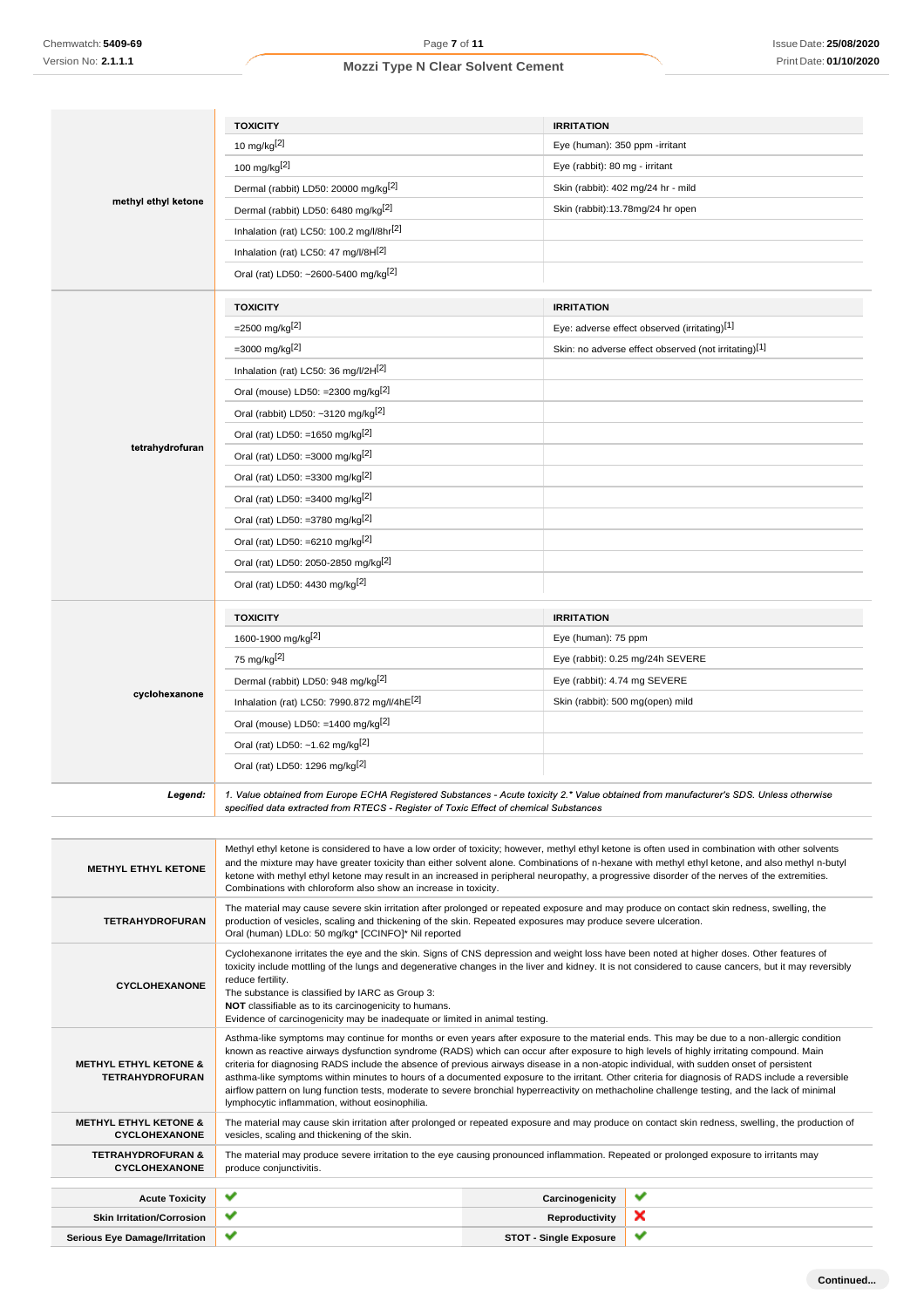| <b>Respiratory or Skin</b> |                                 |                                                                                                    |
|----------------------------|---------------------------------|----------------------------------------------------------------------------------------------------|
| sensitisation              | <b>STOT - Repeated Exposure</b> |                                                                                                    |
| <b>Mutagenicity</b>        |                                 |                                                                                                    |
|                            | <b>Aspiration Hazard</b>        |                                                                                                    |
|                            | Legend:                         | $\blacktriangleright$ - Data either not available or does not fill the criteria for classification |

*– Data available to make classification*

## **SECTION 12 Ecological information**

## **Toxicity**

| <b>Mozzi Type N Clear Solvent</b> | Endpoint         | <b>Test Duration (hr)</b> | <b>Species</b>                | Value            | Source           |
|-----------------------------------|------------------|---------------------------|-------------------------------|------------------|------------------|
| <b>Cement</b>                     | Not<br>Available | Not Available             | Not Available                 | Not<br>Available | Not<br>Available |
|                                   |                  |                           |                               | Value            | <b>Source</b>    |
|                                   | Endpoint         | <b>Test Duration (hr)</b> | <b>Species</b>                |                  |                  |
|                                   | <b>LC50</b>      | 96                        | Fish                          | 2-993mg/L        | $\overline{2}$   |
| methyl ethyl ketone               | EC50             | 48                        | Crustacea                     | 5-91mg/L         | $\overline{2}$   |
|                                   | EC50             | 72                        | Algae or other aquatic plants | 1-972mg/L        | $\overline{2}$   |
|                                   | EC <sub>0</sub>  | 96                        | Fish                          | 1-848mg/L        | $\overline{2}$   |
|                                   | <b>NOEC</b>      | 96                        | Fish                          | 1-170mg/L        | $\overline{2}$   |
|                                   |                  |                           |                               |                  |                  |
|                                   |                  |                           |                               |                  |                  |
|                                   | Endpoint         | <b>Test Duration (hr)</b> | <b>Species</b>                | Value            | <b>Source</b>    |
| tetrahydrofuran                   | <b>LC50</b>      | 96                        | Fish                          | 2-160mg/L        | $\overline{2}$   |
|                                   | <b>NOEC</b>      | 24                        | Fish                          | $>=5mg/L$        | 1                |
|                                   |                  |                           |                               |                  |                  |
|                                   | <b>Endpoint</b>  | <b>Test Duration (hr)</b> | <b>Species</b>                | Value            | <b>Source</b>    |
|                                   | EC50             | 48                        | Crustacea                     | $>100$ mg/L      | $\overline{2}$   |
| cyclohexanone                     | <b>EC50</b>      | 72                        | Algae or other aquatic plants | 32.9mg/L         | 5                |
|                                   | <b>NOEC</b>      | 24                        | Fish                          | ca.5mg/L         | 1                |

## **DO NOT** discharge into sewer or waterways.

## **Persistence and degradability**

| Ingredient          | Persistence: Water/Soil     | Persistence: Air               |
|---------------------|-----------------------------|--------------------------------|
| methyl ethyl ketone | LOW (Half-life $= 14$ days) | LOW (Half-life = $26.75$ days) |
| tetrahydrofuran     | LOW                         | LOW                            |
| cyclohexanone       | LOW                         | LOW                            |

## **Bioaccumulative potential**

| Ingredient          | <b>Bioaccumulation</b> |
|---------------------|------------------------|
| methyl ethyl ketone | LOW (LogKOW = $0.29$ ) |
| tetrahydrofuran     | LOW (LogKOW = $0.46$ ) |
| cyclohexanone       | LOW (BCF = $2.45$ )    |

## **Mobility in soil**

| Ingredient          | Mobility               |
|---------------------|------------------------|
| methyl ethyl ketone | $MEDIUM (KOC = 3.827)$ |
| tetrahydrofuran     | LOW (KOC = $4.881$ )   |
| cyclohexanone       | $LOW (KOC = 15.15)$    |

## **SECTION 13 Disposal considerations**

### **Waste treatment methods**

| Product / Packaging disposal | • Containers may still present a chemical hazard/ danger when empty.<br>Return to supplier for reuse/ recycling if possible.<br>Otherwise:<br>If container can not be cleaned sufficiently well to ensure that residuals do not remain or if the container cannot be used to store the same<br>product, then puncture containers, to prevent re-use, and bury at an authorised landfill.<br>▶ Where possible retain label warnings and SDS and observe all notices pertaining to the product.<br>DO NOT allow wash water from cleaning or process equipment to enter drains.<br>It may be necessary to collect all wash water for treatment before disposal.<br>In all cases disposal to sewer may be subject to local laws and requiations and these should be considered first.<br>▶ Where in doubt contact the responsible authority.<br>▶ Recycle wherever possible. |
|------------------------------|--------------------------------------------------------------------------------------------------------------------------------------------------------------------------------------------------------------------------------------------------------------------------------------------------------------------------------------------------------------------------------------------------------------------------------------------------------------------------------------------------------------------------------------------------------------------------------------------------------------------------------------------------------------------------------------------------------------------------------------------------------------------------------------------------------------------------------------------------------------------------|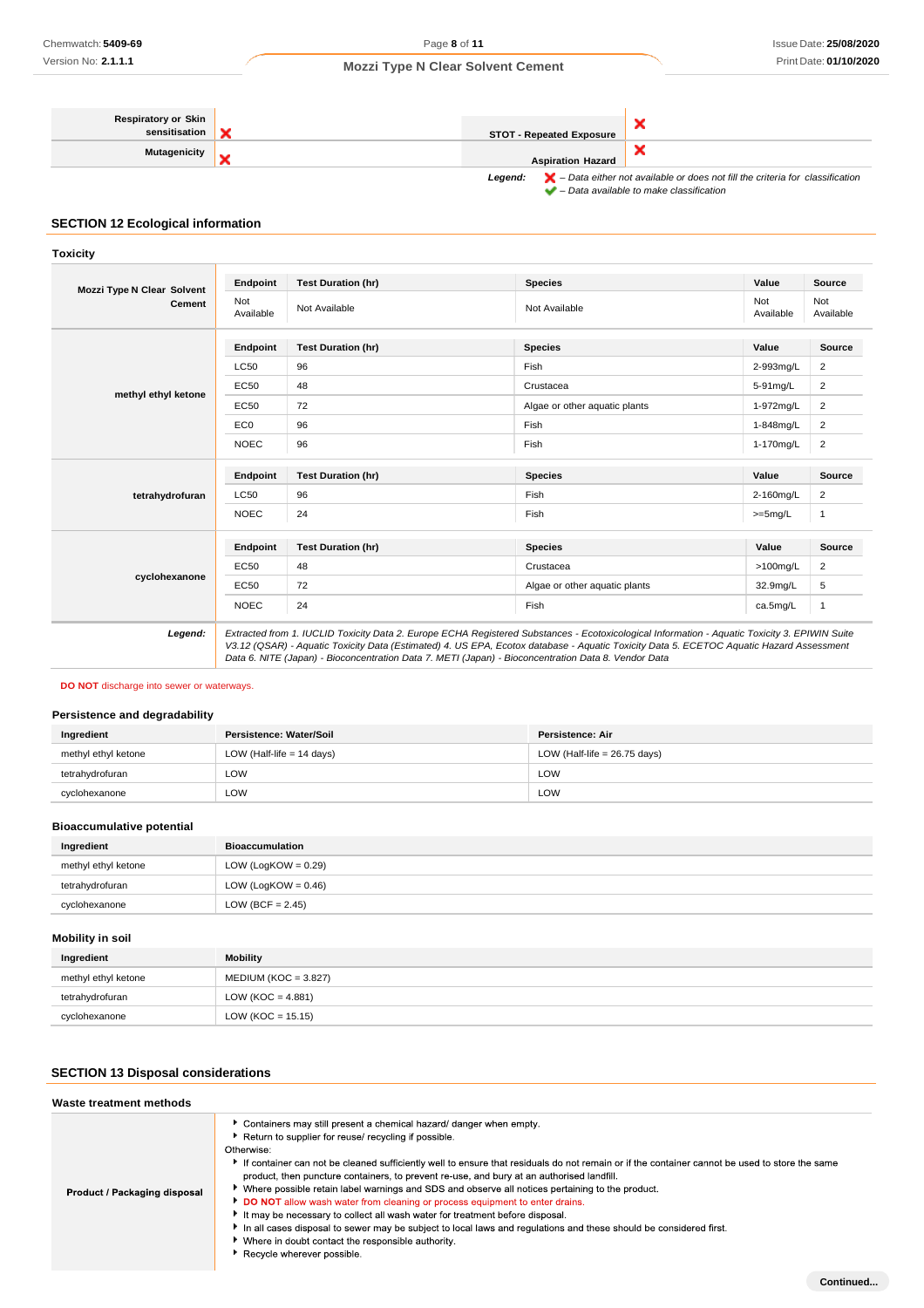| • Consult manufacturer for recycling options or consult local or regional waste management authority for disposal if no suitable treatment or<br>disposal facility can be identified.<br>> Dispose of by: burial in a land-fill specifically licensed to accept chemical and / or pharmaceutical wastes or Incineration in a licensed<br>apparatus (after admixture with suitable combustible material). |
|----------------------------------------------------------------------------------------------------------------------------------------------------------------------------------------------------------------------------------------------------------------------------------------------------------------------------------------------------------------------------------------------------------|
| Decontaminate empty containers.                                                                                                                                                                                                                                                                                                                                                                          |

Ensure that the hazardous substance is disposed in accordance with the Hazardous Substances (Disposal) Notice 2017

### **Disposal Requirements**

Packages that have been in direct contact with the hazardous substance must be only disposed if the hazardous substance was appropriately removed and cleaned out from the package. The package must be disposed according to the manufacturer's directions taking into account the material it is made of. Packages which hazardous content have been appropriately treated and removed may be recycled.

The hazardous substance must only be disposed if it has been treated by a method that changed the characteristics or composition of the substance and it is no longer hazardous.

# **SECTION 14 Transport information**

# **Labels Required**

|                         | 3           |
|-------------------------|-------------|
| <b>Marine Pollutant</b> | <b>NO</b>   |
| <b>HAZCHEM</b>          | $\cdot$ 3YE |

## **Land transport (UN)**

| <b>UN number</b>             | 1133                                                           |
|------------------------------|----------------------------------------------------------------|
| UN proper shipping name      | ADHESIVES containing flammable liquid                          |
| Transport hazard class(es)   | Class<br>3<br>Subrisk<br>Not Applicable                        |
| Packing group                | Ш                                                              |
| <b>Environmental hazard</b>  | Not Applicable                                                 |
| Special precautions for user | Special provisions<br>Not Applicable<br>5L<br>Limited quantity |

## **Air transport (ICAO-IATA / DGR)**

| <b>UN number</b>             | 1133                                                                                                                                                                         |                           |                                           |  |
|------------------------------|------------------------------------------------------------------------------------------------------------------------------------------------------------------------------|---------------------------|-------------------------------------------|--|
| UN proper shipping name      | Adhesives containing flammable liquid                                                                                                                                        |                           |                                           |  |
| Transport hazard class(es)   | <b>ICAO/IATA Class</b><br>ICAO / IATA Subrisk<br><b>ERG Code</b>                                                                                                             | 3<br>Not Applicable<br>3L |                                           |  |
| Packing group                | Ш                                                                                                                                                                            |                           |                                           |  |
| <b>Environmental hazard</b>  | Not Applicable                                                                                                                                                               |                           |                                           |  |
| Special precautions for user | Special provisions<br>Cargo Only Packing Instructions<br>Cargo Only Maximum Qty / Pack<br>Passenger and Cargo Packing Instructions<br>Passenger and Cargo Maximum Qty / Pack |                           | A <sub>3</sub><br>364<br>60L<br>353<br>5L |  |
|                              | Passenger and Cargo Limited Quantity Packing Instructions                                                                                                                    |                           | Y341                                      |  |
|                              | Passenger and Cargo Limited Maximum Qty / Pack                                                                                                                               |                           | 1 <sub>L</sub>                            |  |

## **Sea transport (IMDG-Code / GGVSee)**

| UN number                    | 1133                                          |                               |
|------------------------------|-----------------------------------------------|-------------------------------|
| UN proper shipping name      | ADHESIVES containing flammable liquid         |                               |
| Transport hazard class(es)   | <b>IMDG Class</b><br>3<br><b>IMDG Subrisk</b> | Not Applicable                |
| Packing group                | Ш                                             |                               |
| Environmental hazard         | Not Applicable                                |                               |
| Special precautions for user | <b>EMS Number</b><br>Special provisions       | $F-E$ , S-D<br>Not Applicable |
|                              |                                               |                               |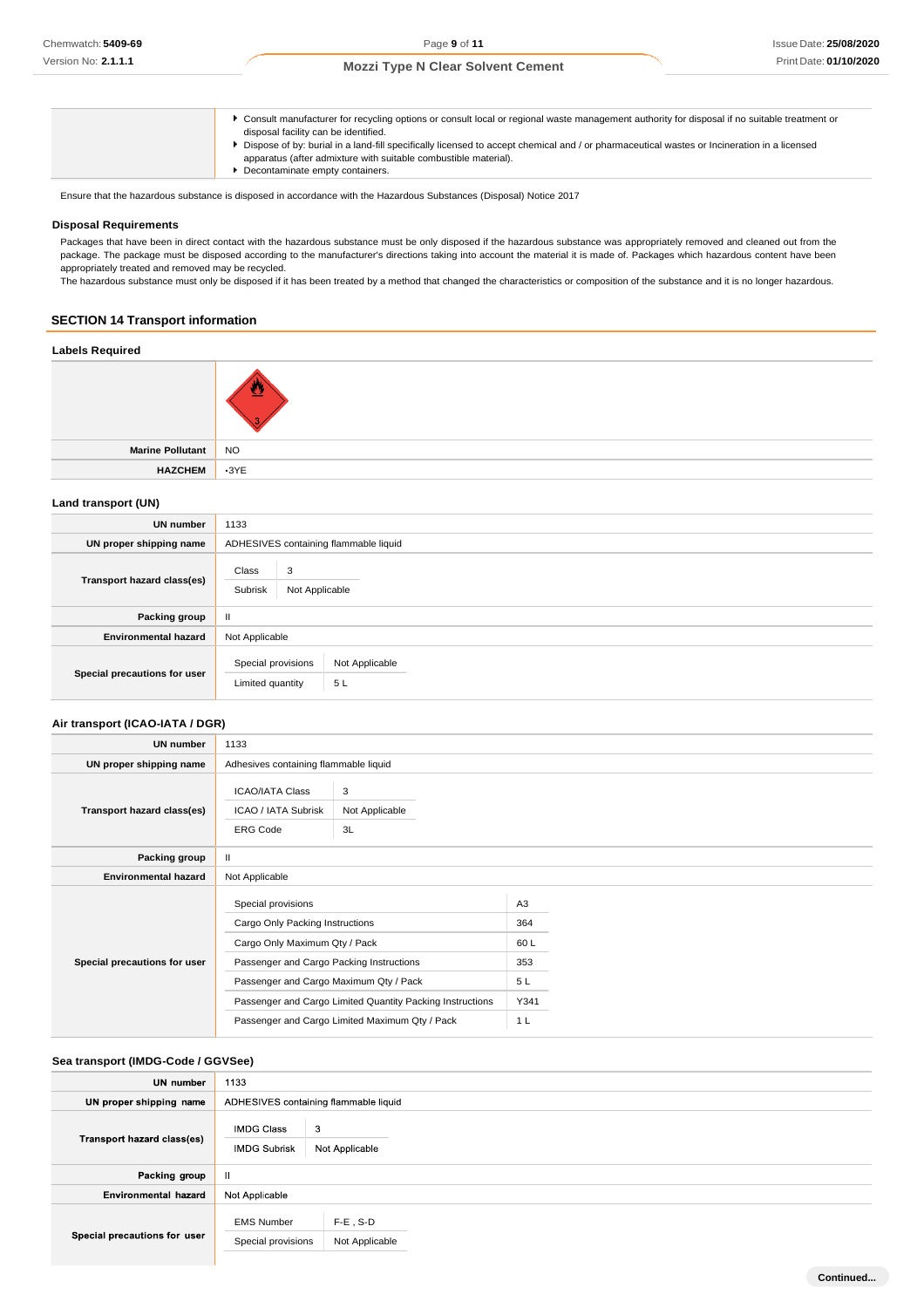**Limited Quantities**  $5L$ 

**Transport in bulk according to Annex II of MARPOL and the IBC code**

Not Applicable

## **SECTION 15 Regulatory information**

## **Safety, health and environmental regulations / legislation specific for the substance or mixture**

This substance is to be managed using the conditions specified in an applicable Group Standard

| <b>HSR Number</b>                                                                              | <b>Group Standard</b>                                                                       |                                                                                                                      |  |
|------------------------------------------------------------------------------------------------|---------------------------------------------------------------------------------------------|----------------------------------------------------------------------------------------------------------------------|--|
| HSR002502                                                                                      | Additives, Process Chemicals and Raw Materials (Flammable, Toxic [6.7]) Group Standard 2017 |                                                                                                                      |  |
| methyl ethyl ketone is found on the following regulatory lists                                 |                                                                                             |                                                                                                                      |  |
| New Zealand Approved Hazardous Substances with controls                                        |                                                                                             | New Zealand Inventory of Chemicals (NZIoC)                                                                           |  |
| New Zealand Hazardous Substances and New Organisms (HSNO) Act - Classification<br>of Chemicals |                                                                                             | New Zealand Workplace Exposure Standards (WES)                                                                       |  |
| of Chemicals - Classification Data                                                             | New Zealand Hazardous Substances and New Organisms (HSNO) Act - Classification              |                                                                                                                      |  |
| tetrahydrofuran is found on the following regulatory lists                                     |                                                                                             |                                                                                                                      |  |
| Chemical Footprint Project - Chemicals of High Concern List                                    |                                                                                             | New Zealand Hazardous Substances and New Organisms (HSNO) Act - Classification                                       |  |
|                                                                                                | International Agency for Research on Cancer (IARC) - Agents Classified by the IARC          | of Chemicals                                                                                                         |  |
| Monographs                                                                                     |                                                                                             | New Zealand Hazardous Substances and New Organisms (HSNO) Act - Classification                                       |  |
|                                                                                                | International Agency for Research on Cancer (IARC) - Agents Classified by the IARC          | of Chemicals - Classification Data                                                                                   |  |
| Monographs - Group 2B : Possibly carcinogenic to humans                                        |                                                                                             | New Zealand Inventory of Chemicals (NZIoC)                                                                           |  |
| New Zealand Approved Hazardous Substances with controls                                        |                                                                                             | New Zealand Workplace Exposure Standards (WES)                                                                       |  |
| cyclohexanone is found on the following regulatory lists                                       |                                                                                             |                                                                                                                      |  |
| Monographs                                                                                     | International Agency for Research on Cancer (IARC) - Agents Classified by the IARC          | New Zealand Hazardous Substances and New Organisms (HSNO) Act - Classification<br>of Chemicals - Classification Data |  |
| New Zealand Approved Hazardous Substances with controls                                        |                                                                                             | New Zealand Inventory of Chemicals (NZIoC)                                                                           |  |
| New Zealand Hazardous Substances and New Organisms (HSNO) Act - Classification                 |                                                                                             | New Zealand Workplace Exposure Standards (WES)                                                                       |  |

of Chemicals

## **Hazardous Substance Location**

Subject to the Health and Safety at Work (Hazardous Substances) Regulations 2017.

| <b>Hazard Class</b> | <b>Quantity (Closed Containers)</b>                                                 | <b>Quantity (Open Containers)</b> |
|---------------------|-------------------------------------------------------------------------------------|-----------------------------------|
| 3.1B                | 100 L in containers greater than 5 L<br>250 L in containers up to and including 5 L | 50 L<br>50 L                      |

#### **Certified Handler**

Subject to Part 4 of the Health and Safety at Work (Hazardous Substances) Regulations 2017.

| <b>Class of substance</b> | Quantities                                                                                        |
|---------------------------|---------------------------------------------------------------------------------------------------|
| 3.1B                      | 250 L (when in containers greater than 5 L)<br>500 L (when in containers up to and including 5 L) |

Refer Group Standards for further information

## **Tracking Requirements**

Not Applicable

### **National Inventory Status**

| <b>National Inventory</b>      | <b>Status</b>                                            |
|--------------------------------|----------------------------------------------------------|
| Australia - AIIC               | Yes                                                      |
| Australia - Non-Industrial Use | No (methyl ethyl ketone; tetrahydrofuran; cyclohexanone) |
| Canada - DSL                   | Yes                                                      |
| Canada - NDSL                  | No (methyl ethyl ketone; tetrahydrofuran; cyclohexanone) |
| China - IECSC                  | Yes                                                      |
| Europe - EINEC / ELINCS / NLP  | Yes                                                      |
| Japan - ENCS                   | Yes                                                      |
| Korea - KECI                   | Yes                                                      |
| New Zealand - NZIoC            | Yes                                                      |
| Philippines - PICCS            | Yes                                                      |
| USA - TSCA                     | Yes                                                      |
| Taiwan - TCSI                  | Yes                                                      |
| Mexico - INSQ                  | Yes                                                      |
| Vietnam - NCI                  | Yes                                                      |
| Russia - ARIPS                 | Yes                                                      |